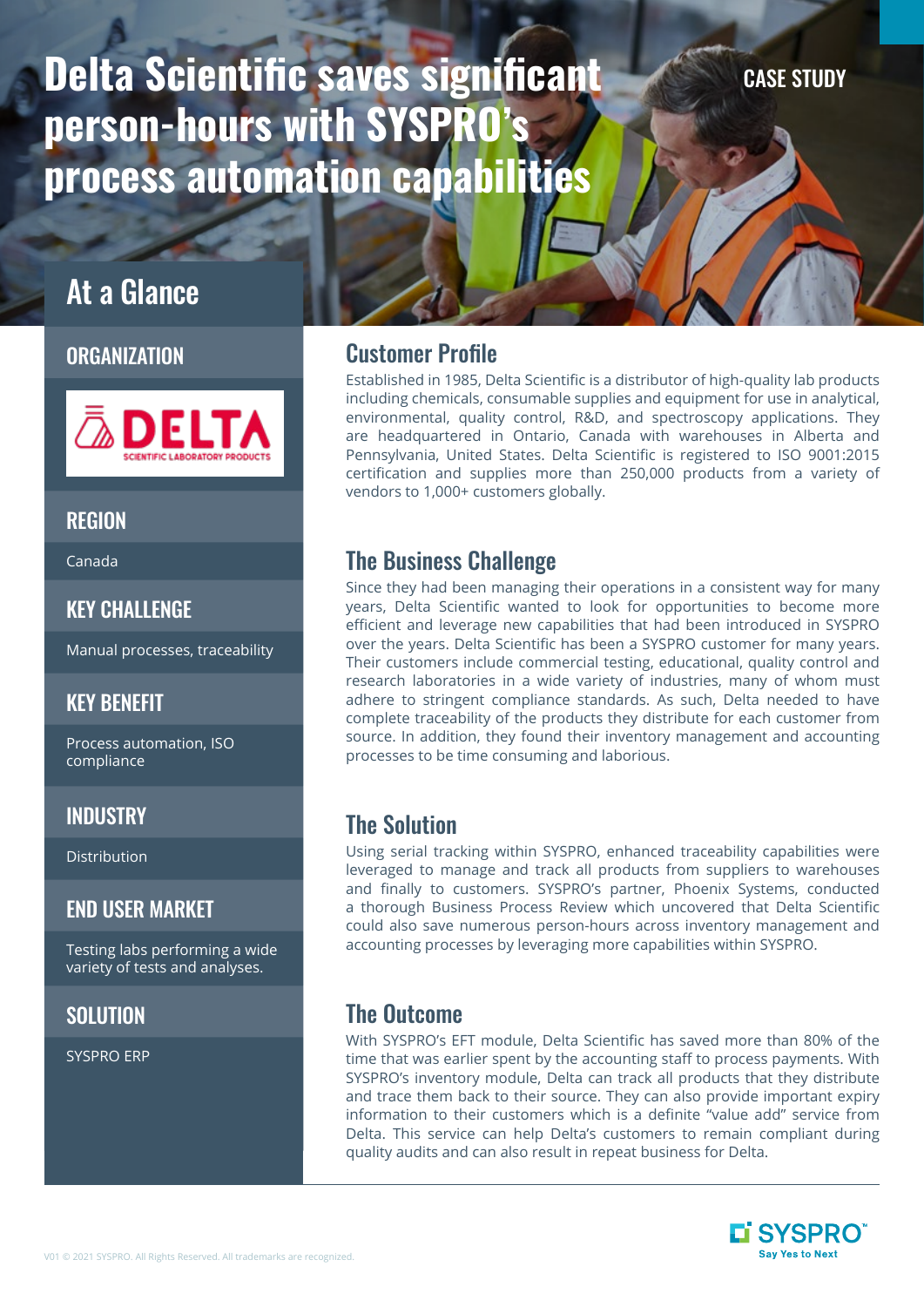

*SYSPRO is as essential to us as any other part of our business. We have scientific products and the expertise in those products, but without having SYSPRO to manage it all there would not be any business to run.*

**Ted McGuinness,** Finance & Operations Manager at Delta Scientific

# Traceability – an important part of the inventory management process

Most of the products that Delta Scientific sells have a shelf life. Therefore, they try to maintain a small inventory and order from suppliers as required. Other products that they distribute are classic labware which is stored inhouse and shipped whenever an order is received. In both cases they needed a way to link their purchase orders with the orders that their customers placed and track inventoried products from source all the way to when they are delivered to the customer.

Purchase orders received from customers are entered as sales orders into SYSPRO. "The process is setup to automatically sync the purchasing to the sales order within SYSPRO. That's obviously a big time-saver for us and makes sure we don't miss anything in the process. Once the goods come in, they are received in SYSPRO. We then print our packing slips and the goods are shipped," says Ted McGuinness, Finance & Operations Manager at Delta Scientific. "Products are serial tracked for different reasons – some are replacement parts for equipment, and many have calibration standards that need to be tracked for ISO accreditations for different labs. So, compliance and traceability are very important aspects of the inventory system on our end. We use the serial tracking within SYSPRO, which has been great. In case there are any issues we now have a way to track it to the source."

### Process automation is key to efficiency

Delta Scientific had been using SYSPRO for many years and had organized operations in a fashion that remained unchanged over the years. To optimize their operations and improve efficiency, they underwent a Business Process Review (BPR) that was conducted by SYSPRO's partner Phoenix Systems. The BPR revealed numerous inefficiencies in the accounting process and flagged opportunities to automate.

77 –

The BPR revealed a very useful feature that Delta was not using in SYSPRO's Cash Book module. Rather than withdrawing from one bank and depositing to another as they were doing, SYSPRO's built in interbank transfer function automated the process which saved time and ensured accuracy.

"The BPR revealed several other capabilities we could use. The currency conversion functionality in the Cash Book and Accounts Receivable modules really improved day-today reporting and streamlined the process," said Ted.

"Processing EFT payments by uploading SYSPRO files to our on-line banking system instead of running cheques saved us about 80% of time we were spending earlier. We have strong growth plans over the next five years and part of our strategy is to have salespeople across multiple regions. We are looking to take advantage of more capabilities in SYSPRO that support remote work. Phoenix Systems has been fantastic in sharing with us what's possible," he added.